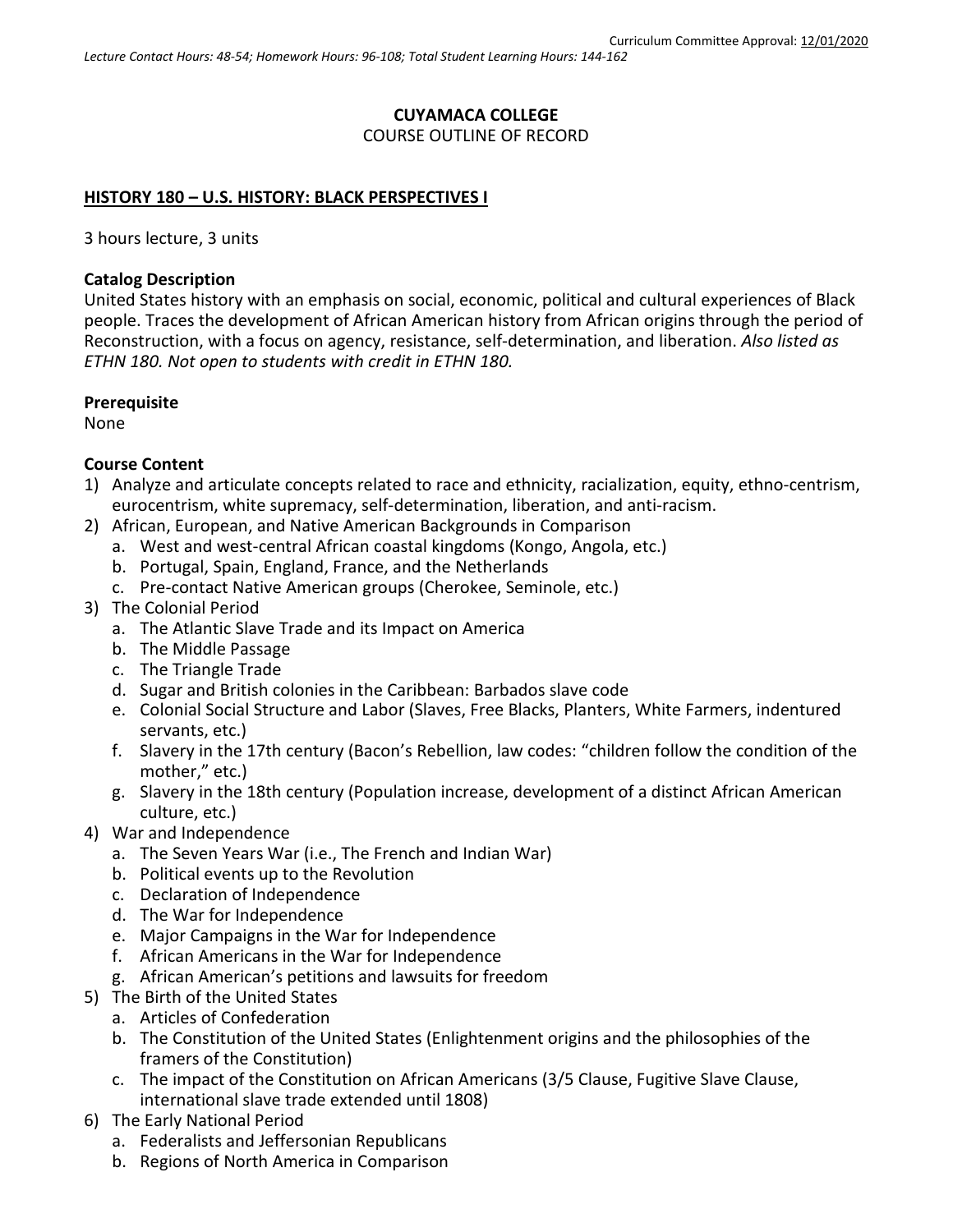- c. The Louisiana Purchase and Westward Expansion
- d. The Jackson Presidency
- e. Gradual emancipation of African Americans in the north
- 7) Slavery in the 19th Century
	- a. Cotton and the Expansion of Southern Slavery
	- b. Slave Life, Labor, and the Family
	- c. Afro-Amerindian populations in the Southeast
	- d. Slave Resistance
	- e. For and Against Slavery: The Political Debate
- 8) The North and the Early Industrial Revolution
	- a. Labor (Farmers, from Artisan to Worker, and Free Blacks)
	- b. The Market Economy and the Middle Class
	- c. Cities and Immigration
	- d. Social Reform Movements, Abolitionism, and Women's Rights Movements
- 9) Westward Expansion
	- a. Manifest Destiny and Settler Trails
	- b. The Texas War
	- c. The Mexican American War
	- d. California and the Gold Rush
	- e. African Americans and Westward Expansion
	- f. African Americans in early California history (including the California Constitution)
- 10) Crisis of the 1850s
	- a. Slavery and States' Rights
	- b. Compromise of 1850 and the Fugitive Slave Act
	- c. The Kansas-Nebraska Act and "Bleeding Kansas"
	- d. The Dred Scott Decision
	- e. John Brown and John Brown's Raid
	- f. Lincoln and the Republican Party
	- g. Secession
- 11) The Civil War, 1861-1865
	- a. War Mobilization and Major Campaigns of the Civil War
	- b. "Contraband of War": Slave Liberation
	- c. Emancipation and Black Soldiers
	- d. The Home Fronts (including the New York City Draft Riots)
	- e. Union Victory and Changes to the Constitution (especially the 13th, 14th and 15th Amendments)
- 12) Reconstruction
	- a. Lincoln's assassination and the Johnson Presidency
	- b. Congressional Reconstruction and the 13th, 14th, and 15th amendments
	- c. Free African Americans (including Labor, the Family, Churches, and Schools)
	- d. African Americans in Reconstruction Politics
	- e. White resistance
	- f. Reconstruction in the North
	- g. Promises and failures of Reconstruction

# **Course Objectives**

Students will be able to:

- 1) Analyze and articulate concepts related to race and ethnicity, racialization, equity, ethno-centrism, eurocentrism, white supremacy, self-determination, liberation, decolonization and anti-racism.
- 2) Apply theory to describe critical events in the histories, cultures, and intellectual traditions of Black and African Americans with a particular emphasis on agency and self-affirmation.
- 3) Critically discuss the intersection of race and ethnicity with other forms of difference affected by hierarchy and oppression, such as class, gender, sexuality, religion, and spirituality.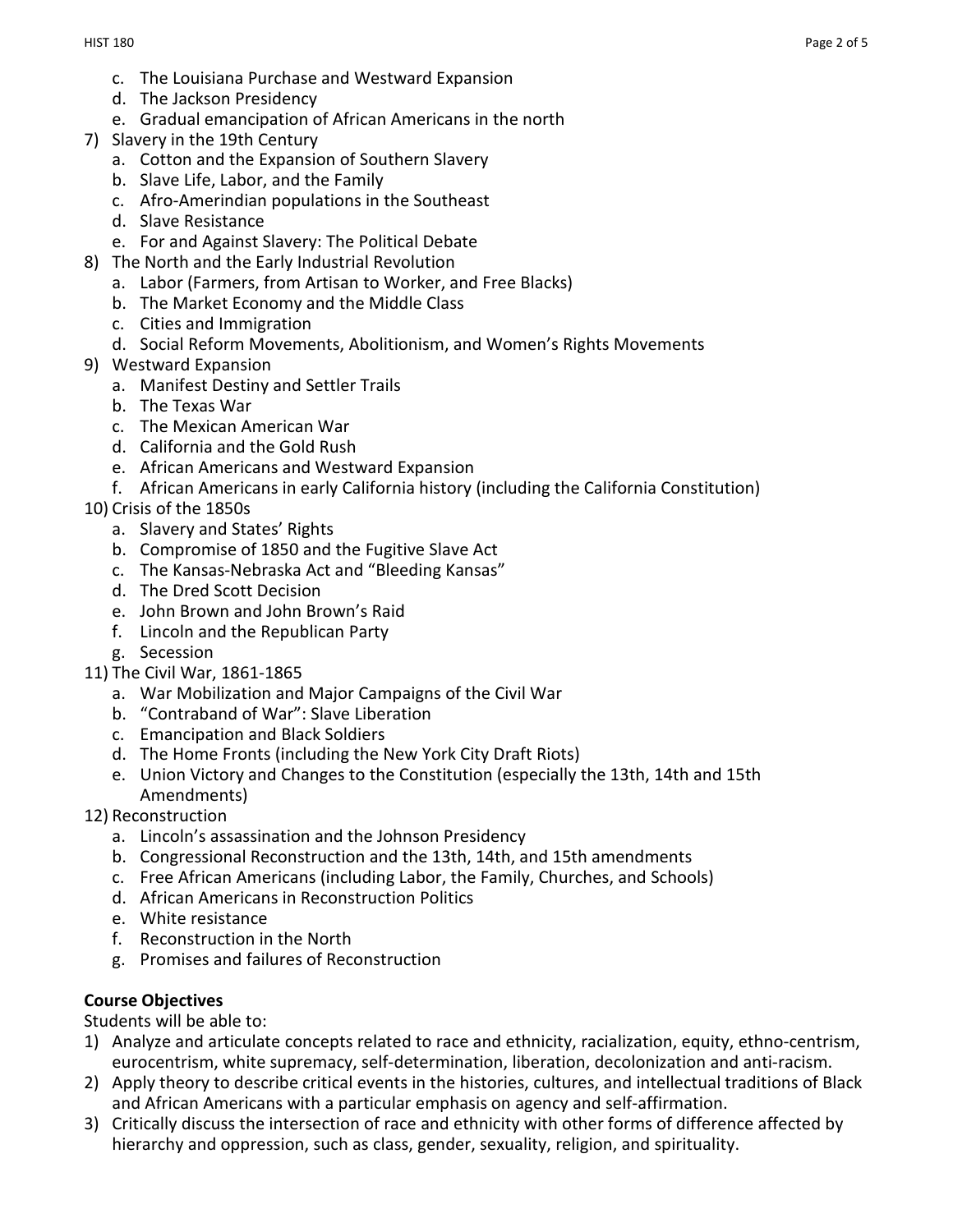- 4) Describe how resistance, social justice, and liberation as experienced by Black and African Americans are relevant to local, national, and international current events.
- 5) Identify significant events, themes, interpretations and figures of American history from the African American perspective.
- 6) Analyze the impact of slavery and racism and the resistance and self-affirmation within the African American community through the period of Reconstruction.
- 7) Analyze the Federal Constitution, theories of the founding fathers, and implications for African Americans.
- 8) Explain the origins, structure and philosophy behind the U.S. Constitution.
- 9) Explain and identify key state and local political issues, legislation and policies as they relate to African American history, from the colonial beginnings through Reconstruction.
- 10) Analyze significant constitutional issues (including significant Supreme Court cases) especially as they relate to African American history in the period through Reconstruction.
- 11) Identify economic change, social change, intellectual movements and the importance of science and technology in America's development with an emphasis on the contributions of African Americans and implications for African Americans.
- 12) Explain the process, background and ratification of the 13th, 14th and 15th Amendments.
- 13) Discriminate between primary and secondary sources.
- 14) Explain the Constitution of the State of California within the framework of federal-state relations.
- 15) Describe selected California State and local issues as they relate to the African American people.
- 16) Identify, recognize, and interpret the development of the United States and California constitutions, federal, state, and local governments, and the rights and responsibilities of citizens in an historical context.

# **Method of Evaluation**

A grading system will be established by the instructor and implemented uniformly. Grades will be based on demonstrated proficiency in the subject matter determined by multiple measurements for evaluation, one of which must be essay exams, skills demonstration or, where appropriate, the symbol system.

- 1) Quizzes and exams that measure students' ability to do the following as it relates to Black and African American history:
	- a. Analyze and articulate concepts related to race and ethnicity, racialization, equity, ethnocentrism, eurocentrism, white supremacy, self-determination, liberation, decolonization and anti-racism.
	- b. Apply theory to describe critical events in the histories, cultures, and intellectual traditions of Black and African Americans with a particular emphasis on agency and self-affirmation.
	- c. Critically discuss the intersection of race and ethnicity with other forms of difference affected by hierarchy and oppression, such as class, gender, sexuality, religion, and spirituality.
	- d. Describe how resistance, social justice, and liberation as experienced by Black and African Americans are relevant to local, national, and international current events.
- 2) Quizzes and exams that measure students' ability to identify and analyze the origins, structure and philosophy of the Constitution of the United States and the California Constitution especially as they relate to African American history.
- 3) Research projects where students are required to demonstrate ability to collect, analyze, and interpret historical sources on significant themes of African Americans in early American history.
- 4) Written assessments that require students to analyze the role of race, slavery and racism in the political, cultural, social, and economic history of the United States.
- 5) Written assessments that require students to discriminate between primary and secondary sources.

#### **Special Materials Required of Student** None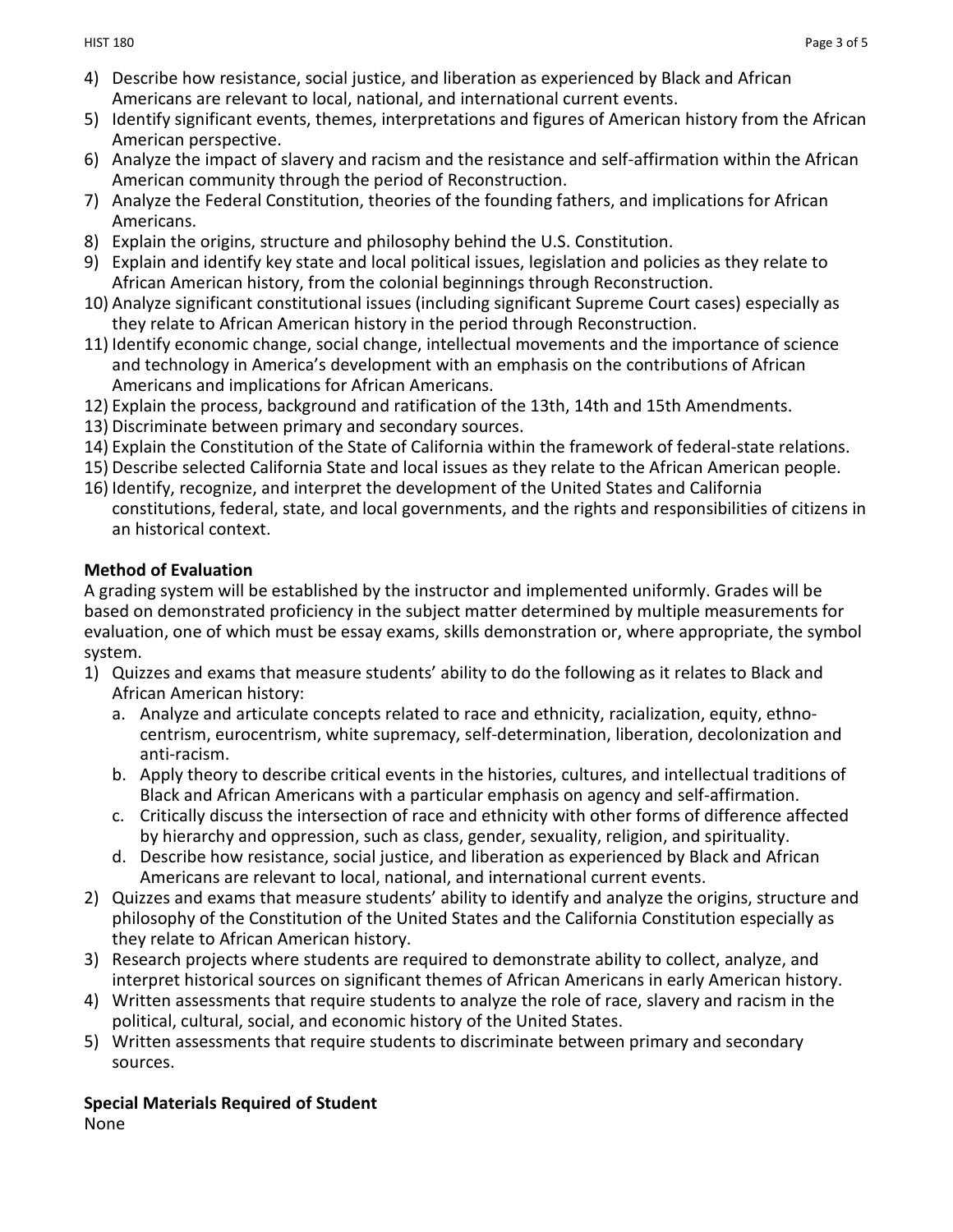Smart classroom with writing boards, overhead projector

## **Method of Instruction**

- 1) Lecture and discussion
- 2) Small and large group discussion
- 3) Multimedia presentations
- 4) Guest speakers
- 5) Individual and group projects, structured in-class exercises
- 6) Auxiliary use of study groups, peer tutoring and/or instructional office hours

## **Out-of-Class Assignments**

- 1) Reading assignments, reading response questions, reading journals
- 2) Map exercises
- 3) Field exercises including museum and library research and visits to historic sites

## **Texts and References**

- 1) Required (representative examples):
	- a. Franklin, John and Evelyn Brooks Higginbotham. *From Slavery to Freedom: A History of African Americans*. 10th edition. McGraw Hill, 2021.
	- b. Hine, Darlene Clark, et al. *The African-American Odyssey. Volume 1*. 7th edition. Pearson, 2017.
	- c. Holt, Thomas C. and Elsa Barkley Brown, eds. *Major Problems in African American History. Vol. 1: From Slavery to Freedom, 1619-1877.* 1st Edition. Wadsworth Cengage, 2000.
- 2) Supplemental:
	- a. Primary Sources
		- 1. Mintz, Stephen, ed. *African American Voices: A Documentary Reader, 1619-1877*. 4th Edition. Wiley-Blackwell, 2009.
		- 2. Finkenbine, Roy. *Sources of the African-American Past: Primary Sources in American History*. 2nd edition. Longman, 2003.
		- 3. Douglass, Frederick. *Narrative of the Life of Frederick Douglass, An American Slave: Written by Himself*.
		- 4. Jacobs, Harriet A. *Incidents in the Life of a Slave Girl.*
		- 5. Truth, Sojourner. *The Narrative of Sojourner Truth*.
		- 6. Prince, Mary. *The History of Mary Prince.*
		- 7. Equiano, Olaudah. *The Life of Olaudah Equiano.*
		- 8. Parker, John P. *His Promised Land: The Autobiography of John P. Parker, Former Slave and Conductor on the Underground Railroad.* Stuart Seely Sprague, ed.
	- b. Secondary Sources
		- 1. White, Deborah Gray. *Ar'N't I A Woman?: Female Slaves in the Plantation South*. W.W. Norton, 1999.
		- 2. Carney, Judith. *Black Rice: The African Origins of Rice Cultivation in the Americas*. Harvard University Press, 2002.
		- 3. Sterling, Dorothy, ed. *We Are Your Sisters: Black Women in the Nineteenth Century*. W.W. Norton, 1997
		- 4. Taylor, Quintard. *In Search of the Racial Frontier: African Americans in the West, 1528-1990*. W.W. Norton, 1999.
		- 5. Lapp, Rudolph. *Blacks in Gold Rush California*. Yale, 1995.
		- 6. De Graaf, Lawrence et al. *Seeking El Dorado: African Americans in California*. University of Washington, 2001.
		- 7. Berlin, Ira. *Generations of Captivity: A History of African-American Slaves*. Harvard University Press, 2003.